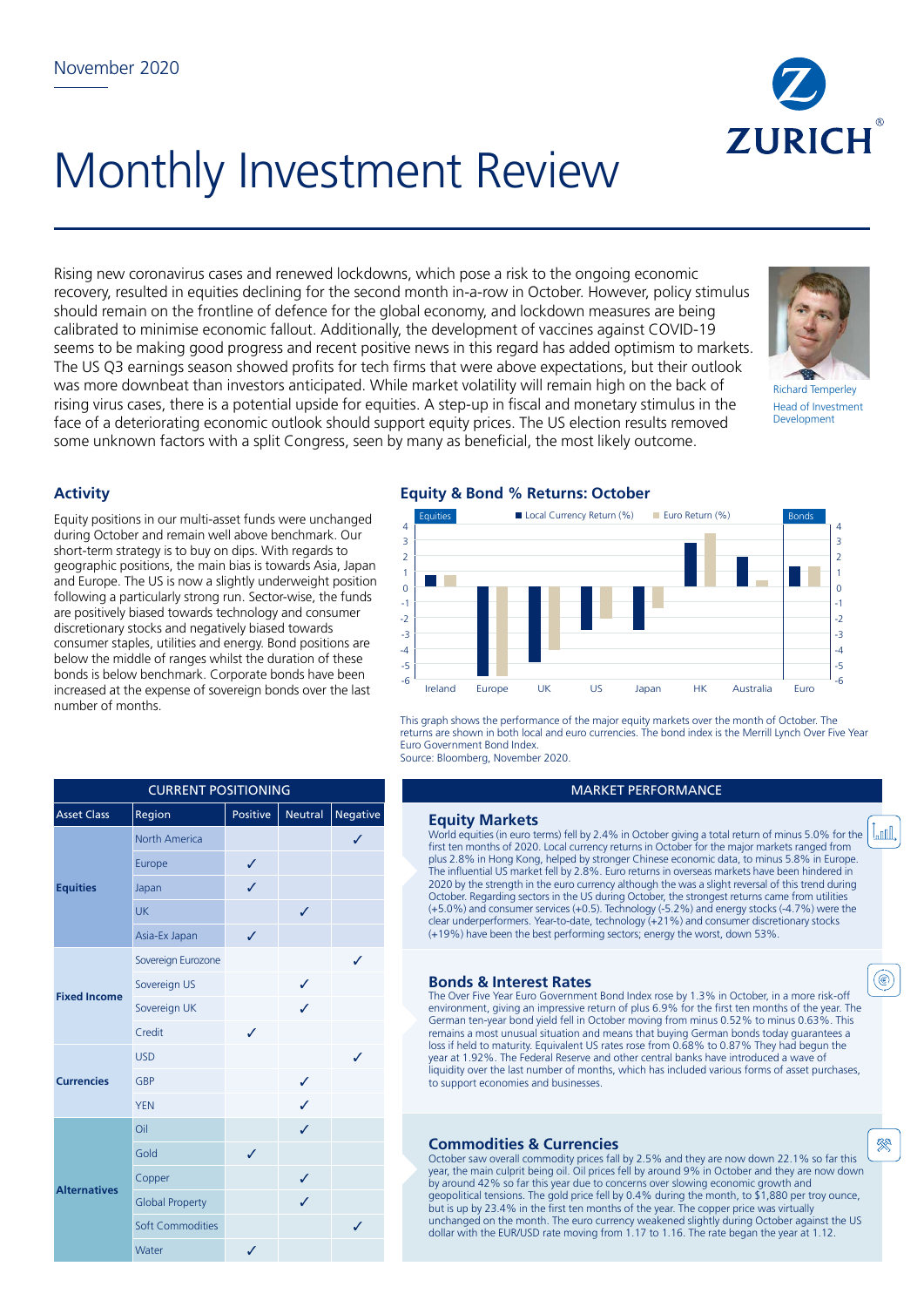| Zurich Life Annualised Performance            |                 | Annualised |            |            |                    |                    |                    |                             |
|-----------------------------------------------|-----------------|------------|------------|------------|--------------------|--------------------|--------------------|-----------------------------|
| to November 2020                              | Year to<br>Date | 1<br>Year  | 3<br>Years | 5<br>Years | 10<br>Years        | 15<br>Years        | 20<br>Years        | <b>Fund Size</b><br>(Euros) |
| Prisma Multi-Asset Funds                      |                 |            |            |            |                    |                    |                    |                             |
| Prisma <sup>2</sup>                           | 0.1%            | 0.6%       | 0.6%       | 0.7%       | <b>Not Started</b> | <b>Not Started</b> | Not Started        | 386,863,532                 |
| Prisma <sup>3</sup>                           | $-0.3%$         | 1.3%       | 1.8%       | 2.2%       | <b>Not Started</b> | Not Started        | Not Started        | 1,269,057,051               |
| Prisma <sup>4</sup>                           | $-0.6%$         | 2.8%       | 3.9%       | 4.8%       | <b>Not Started</b> | <b>Not Started</b> | Not Started        | 1,617,030,257               |
| Prisma <sup>5</sup>                           | $-0.1%$         | 4.8%       | 6.2%       | 6.8%       | <b>Not Started</b> | Not Started        | <b>Not Started</b> | 857,755,605                 |
| Prisma Max                                    | 1.6%            | 6.7%       | 7.3%       | 7.7%       | Not Started        | <b>Not Started</b> | <b>Not Started</b> | 78,600,717                  |
| <b>Managed Funds</b>                          |                 |            |            |            |                    |                    |                    |                             |
| Cautiously Managed                            | 1.7%            | 4.0%       | 3.5%       | 3.9%       | 6.4%               | <b>Not Started</b> | Not Started        | 500,807,014                 |
| <b>Sector Average</b>                         | $-3.7%$         | $-2.4%$    | 0.3%       | 1.5%       | 3.1%               | 2.7%               | 2.6%               |                             |
| <b>Balanced</b>                               | 3.3%            | 6.7%       | 6.1%       | 6.2%       | 8.8%               | 6.5%               | 5.2%               | 1,831,331,882               |
| <b>Sector Average</b>                         | $-6.1%$         | $-3.5%$    | 1.0%       | 2.4%       | 5.6%               | 3.6%               | 2.7%               |                             |
| Performance                                   | 3.2%            | 7.7%       | 7.1%       | 7.2%       | 9.5%               | 6.8%               | 5.4%               | 1,479,665,600               |
| Dynamic                                       | 2.9%            | 8.0%       | 7.5%       | 7.7%       | 10.0%              | 7.2%               | 5.4%               | 1,695,837,949               |
| <b>FinEx Sector Average</b>                   | $-7.9%$         | $-4.9%$    | 0.8%       | 2.9%       | 6.0%               | 3.9%               | 2.9%               |                             |
| <b>Protected Funds</b>                        |                 |            |            |            |                    |                    |                    |                             |
| Protected 70                                  | $-3.3%$         | 0.5%       | 2.1%       | 2.4%       | 4.8%               | <b>Not Started</b> | <b>Not Started</b> | 19,148,548                  |
| Protected 80                                  | $-3.5%$         | $-1.0%$    | 0.3%       | 0.5%       | 2.5%               | <b>Not Started</b> | <b>Not Started</b> | 28,870,359                  |
| Cash                                          |                 |            |            |            |                    |                    |                    |                             |
| Secure                                        | 0.0%            | 0.0%       | 0.0%       | 0.0%       | 0.1%               | 0.8%               | 1.4%               | 159,170,703                 |
| Cash Fund                                     | $-0.8%$         | $-1.0%$    | $-0.9%$    | $-0.8%$    | $-0.5%$            | <b>Not Started</b> | <b>Not Started</b> | 1,156,130,802               |
| <b>FinEx Sector Average</b>                   | $-0.6%$         | $-0.7%$    | $-0.6%$    | $-0.5%$    | $-0.1%$            | 0.7%               | 1.1%               |                             |
| <b>Bond</b>                                   |                 |            |            |            |                    |                    |                    |                             |
| Global Corporate Bond (JP Morgan)             | 3.9%            | 4.1%       | 2.5%       | 2.8%       | <b>Not Started</b> | <b>Not Started</b> | <b>Not Started</b> | 17,448,993                  |
| Global Government Bond (JP Morgan)            | 4.9%            | 3.2%       | 2.70%      | 1.90%      | <b>Not Started</b> | Not Started        | Not Started        | 2,791,778                   |
| Indexed Eurozone Government Bond (BlackRock)* | 3.9%            | 3.0%       | 3.60%      | 2.70%      | <b>Not Started</b> | <b>Not Started</b> | <b>Not Started</b> | 11,400,648                  |
| <b>Active Fixed Income</b>                    | 3.1%            | 1.6%       | 2.80%      | 2.20%      | 4.80%              | 4.70%              | 5.60%              | 247,570,885                 |
| Inflation-Linked Bond                         | 0.2%            | $-0.9%$    | 1.30%      | 1.30%      | 1.30%              | <b>Not Started</b> | Not Started        | 5,459,612                   |
| Long Bond                                     | 8.1%            | 4.7%       | 6.6%       | 4.6%       | 6.8%               | 5.9%               | <b>Not Started</b> | 77,009,322                  |
| <b>FinEx Sector Average</b>                   | 3.2%            | 2.0%       | 3.4%       | 2.8%       | 3.8%               | 3.6%               | 4.3%               |                             |
| Absolute Return/Diversified Assets Funds      |                 |            |            |            |                    |                    |                    |                             |
| Global Targeted Returns Fund (Invesco)        | $-3.4%$         | $-2.4%$    | $-2.3%$    | $-0.9%$    | <b>Not Started</b> | <b>Not Started</b> | <b>Not Started</b> | 32,259,386                  |
| Dynamic Diversified Growth (BlackRock)        | 2.0%            | 4.2%       | 2.1%       | 1.8%       | <b>Not Started</b> | <b>Not Started</b> | Not Started        | 11,045,914                  |
| <b>Active Asset Allocation</b>                | $-0.3%$         | 3.2%       | 4.3%       | 4.90%      | 6.3%               | <b>Not Started</b> | Not Started        | 543,319,210                 |
| <b>Commodity Funds</b>                        |                 |            |            |            |                    |                    |                    |                             |
| Gold                                          | 19.0%           | 18.4%      | 13.2%      | 8.6%       | 4.5%               | <b>Not Started</b> | Not Started        | 193,010,087                 |
| Indexed Global Energy and Metals              | $-11.0%$        | $-8.8%$    | $-1.2%$    | $-0.4%$    | $-2.0%$            | <b>Not Started</b> | Not Started        | 11,343,522                  |
| Equity Funds (Global)                         |                 |            |            |            |                    |                    |                    |                             |
| 5 Star 5                                      | 5.0%            | 12.2%      | 8.2%       | 8.3%       | 10.0%              | 6.5%               | Not Started        | 220,560,791                 |
| <b>International Equity</b>                   | 2.7%            | 8.2%       | 7.9%       | 8.4%       | 10.9%              | 7.7%               | 4.9%               | 2,748,128,435               |
| Global Select (Threadneedle)                  | 1.3%            | 8.1%       | 9.7%       | 9.7%       | 11.8%              | 8.2%               | 5.1%               | 10,851,407                  |
| Indexed Global Equity (BlackRock)*            | $-3.5%$         | 0.9%       | 6.5%       | 6.9%       | <b>Not Started</b> | <b>Not Started</b> | <b>Not Started</b> | 127,713,453                 |
| <b>FinEx Sector Average</b>                   | $-9.6%$         | $-5.4%$    | 1.8%       | 4.0%       | 7.6%               | 5.1%               | 2.4%               |                             |
| Equity Funds (European)                       |                 |            |            |            |                    |                    |                    |                             |
| 5 Star 5 Europe                               | $-14.0%$        | $-7.6%$    | $-0.4%$    | 3.8%       | 8.9%               | 6.3%               | Not Started        | 91,491,949                  |
| European Select (Threadneedle)                | $-3.2%$         | 2.2%       | 3.9%       | 4.9%       | 10.1%              | 7.9%               | 5.3%               | 8,631,208                   |
| <b>FinEx Sector Average</b>                   | $-12.0%$        | $-7.1%$    | $-1.4%$    | 1.6%       | 6.0%               | 4.6%               | 2.6%               |                             |
| Equity Funds (Euro)                           |                 |            |            |            |                    |                    |                    |                             |
| <b>Eurozone Equity</b>                        | $-12.4%$        | $-8.8%$    | $-1.8%$    | 2.6%       | 6.5%               | 6.0%               | <b>Not Started</b> | 71,466,798                  |
| Indexed Eurozone Equity (BlackRock)*          | $-14.4%$        | $-12.0%$   | $-2.7%$    | 1.7%       | <b>Not Started</b> | <b>Not Started</b> | <b>Not Started</b> | 7,576,241                   |
| <b>Sector Average</b>                         | $-16.0%$        | $-12.8%$   | $-4.2%$    | 0.5%       | 4.6%               | 2.9%               | 1.6%               |                             |
| Equity Funds (Irish)                          |                 |            |            |            |                    |                    |                    |                             |
| <b>Irish Equity</b>                           | $-9.1%$         | 0.6%       | 0.4%       | 3.0%       | 12.1%              | 3.2%               | <b>Not Started</b> | 15,549,482                  |
| <b>FinEx Sector Average</b>                   | $-10.3%$        | $-2.0%$    | $-1.8%$    | 0.4%       | 9.4%               | 1.2%               | 2.2%               |                             |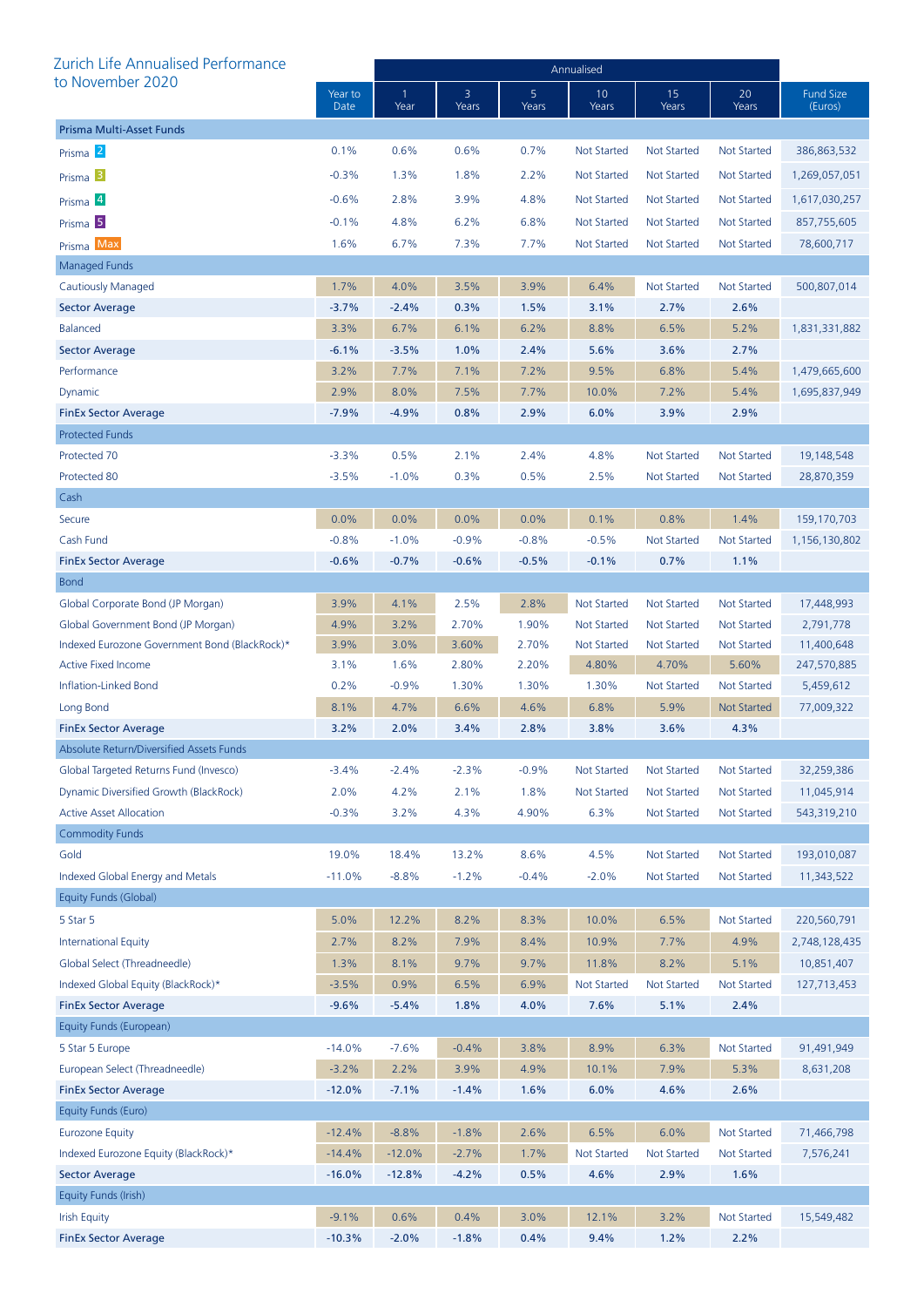|                                                                  |                 | Annualised |                    |                    |                    |                    |                    |                             |
|------------------------------------------------------------------|-----------------|------------|--------------------|--------------------|--------------------|--------------------|--------------------|-----------------------------|
|                                                                  | Year to<br>Date | -1<br>Year | 3<br>Years         | 5<br>Years         | 10<br>Years        | 15<br>Years        | 20<br>Years        | <b>Fund Size</b><br>(Euros) |
| Equity Fund (American)                                           |                 |            |                    |                    |                    |                    |                    |                             |
| 5 Star 5 Americas                                                | 13.2%           | 21.0%      | 15.4%              | 12.1%              | 14.5%              | 9.8%               | <b>Not Started</b> | 82,316,187                  |
| American Select (Threadneedle)                                   | 2.1%            | 8.7%       | 10.8%              | 10.9%              | 14.6%              | 9.6%               | 4.1%               | 11,384,701                  |
| <b>FinEx Sector Average</b>                                      | $-2.1%$         | 3.3%       | 7.9%               | 8.5%               | 12.9%              | 8.1%               | 3.7%               |                             |
| Equity Funds (Far East Asia)                                     |                 |            |                    |                    |                    |                    |                    |                             |
| 5 Star 5 Asia Pacific                                            | $-5.3%$         | $-0.7%$    | 0.6%               | 7.3%               | 6.8%               | 5.6%               | <b>Not Started</b> | 68,534,024                  |
| <b>Asia Pacific Equity</b>                                       | $-7.8%$         | $-3.9%$    | 0.6%               | 6.5%               | 6.3%               | <b>Not Started</b> | <b>Not Started</b> | 9,261,883                   |
| <b>FinEx Sector Average</b>                                      | $-5.2%$         | $-0.9%$    | 1.1%               | 5.2%               | 4.9%               | 5.8%               | 4.9%               |                             |
| Equity Funds (High Yield)                                        |                 |            |                    |                    |                    |                    |                    |                             |
| Dividend Growth                                                  | $-24.1%$        | $-19.6%$   | $-4.3%$            | 0.7%               | 7.1%               | 4.5%               | <b>Not Started</b> | 160,783,616                 |
| <b>FinEx Sector Average</b>                                      | $-9.6%$         | $-5.4%$    | 1.8%               | 4.0%               | 7.6%               | 5.1%               | 2.4%               |                             |
| Equity Funds (Emerging Market)                                   |                 |            |                    |                    |                    |                    |                    |                             |
| Emerging Markets Opportunities (JP Morgan)                       | $-5.5%$         | 3.3%       | 3.3%               | 8.7%               | <b>Not Started</b> | <b>Not Started</b> | <b>Not Started</b> | 7,204,558                   |
| Indexed Emerging Market Equity Fund (BlackRock)                  | $-3.9%$         | 2.4%       | 1.2%               | 6.1%               | <b>Not Started</b> | <b>Not Started</b> | <b>Not Started</b> | 2,736,296                   |
| <b>Sector Average</b>                                            | $-5.9%$         | $-0.9%$    | $-0.2%$            | 4.6%               | 1.7%               | 5.6%               | <b>Not Started</b> |                             |
| Equity Funds (Specialist)                                        |                 |            |                    |                    |                    |                    |                    |                             |
| Indexed Top Tech 100                                             | 22.5%           | 31.4%      | 21.3%              | 18.1%              | 20.5%              | 14.3%              | <b>Not Started</b> | 106,510,918                 |
| <b>FinEx Sector Average</b>                                      | $-0.8%$         | 3.5%       | 4.2%               | 4.1%               | 3.6%               | 3.1%               | 0.4%               |                             |
| <b>Property Funds</b>                                            |                 |            |                    |                    |                    |                    |                    |                             |
| <b>Property Fund</b>                                             | $-8.3%$         | $-7.3%$    | <b>Not Started</b> | Not Started        | <b>Not Started</b> | <b>Not Started</b> | <b>Not Started</b> | 44,917,687                  |
| Indexed European (Ex-UK) Property                                | $-22.2%$        | $-19.5%$   | $-2.3%$            | 0.8%               | 5.3%               | <b>Not Started</b> | <b>Not Started</b> | 108,476,357                 |
| Indexed Australasia Property                                     | $-24.2%$        | $-25.3%$   | $-2.3%$            | 1.0%               | 4.0%               | <b>Not Started</b> | <b>Not Started</b> | 90,933,938                  |
| Sector Average                                                   | $-12.5%$        | $-12.1%$   | $-1.1%$            | 0.6%               | 3.0%               | $-0.2%$            | 2.3%               |                             |
| <b>Dimensional Funds</b>                                         |                 |            |                    |                    |                    |                    |                    |                             |
| Global Short-term Investment Grade Fixed Income<br>(Dimensional) | $-0.2%$         | $-0.3%$    | <b>Not Started</b> | <b>Not Started</b> | <b>Not Started</b> | <b>Not Started</b> | <b>Not Started</b> | 508,509                     |
| Euro Inflation Linked Int Duration Fixed Income<br>(Dimensional) | $-0.9%$         | $-1.6%$    | <b>Not Started</b> | Not Started        | <b>Not Started</b> | <b>Not Started</b> | Not Started        | 6,892,059                   |
| <b>World Equity (Dimensional)</b>                                | $-9.0%$         | $-4.1%$    | <b>Not Started</b> | Not Started        | <b>Not Started</b> | <b>Not Started</b> | Not Started        | 10,589,052                  |
| Global Short Fixed Income (Dimensional)                          | $-0.2%$         | $-0.5%$    | Not Started        | <b>Not Started</b> | <b>Not Started</b> | <b>Not Started</b> | <b>Not Started</b> | 4,038,268                   |
| World Allocation 20/80 (Dimensional)                             | $-1.6%$         | $-0.9%$    | <b>Not Started</b> | Not Started        | <b>Not Started</b> | <b>Not Started</b> | <b>Not Started</b> | 12,397,786                  |
| World Allocation 40/60 (Dimensional)                             | $-3.3%$         | $-1.3%$    | Not Started        | Not Started        | <b>Not Started</b> | <b>Not Started</b> | <b>Not Started</b> | 24,568,078                  |
| World Allocation 60/40 (Dimensional)                             | $-5.0%$         | $-2.0%$    | Not Started        | Not Started        | Not Started        | Not Started        | Not Started        | 23,851,791                  |
| World Allocation 80/20 (Dimensional)                             | $-7.9%$         | $-3.9%$    | <b>Not Started</b> | <b>Not Started</b> | <b>Not Started</b> | <b>Not Started</b> | Not Started        | 7,704,879                   |
| <b>Funds Closed to New Business</b>                              |                 |            |                    |                    |                    |                    |                    |                             |
| <b>Indexed Eurozone Property</b>                                 | $-26.5%$        | $-25.3%$   | $-4.7%$            | $-0.6%$            | 4.2%               | 2.9%               | <b>Not Started</b> | 12,610,615                  |
| Indexed India Equity                                             | $-9.6%$         | $-9.3%$    | $-2.3%$            | 1.8%               | 1.3%               | <b>Not Started</b> | <b>Not Started</b> | 6,892,614                   |
| Income Opportunity (JP Morgan)                                   | $-0.4%$         | $-0.4%$    | $-0.9%$            | 0.4%               | <b>Not Started</b> | <b>Not Started</b> | Not Started        | 3,884,653                   |
| <b>Diversified Assets</b>                                        | $-7.9%$         | $-5.8%$    | 1.5%               | 2.5%               | 4.6%               | <b>Not Started</b> | <b>Not Started</b> | 9,690,760                   |
| Earth Resources                                                  | $-3.6%$         | 5.1%       | 6.2%               | 2.7%               | $-1.5%$            | <b>Not Started</b> | <b>Not Started</b> | 4,083,936                   |
| <b>Green Resources</b>                                           | 56.1%           | 79.5%      | 30.8%              | 19.8%              | 7.5%               | <b>Not Started</b> | <b>Not Started</b> | 7,394,008                   |

Source: Financial Express as at 01/11/2020

Annual management charges (AMC) apply. The fund returns shown are net of the AMC deducted by each provider in their unit prices. This will vary for each provider, and any difference will impact the relative performance of the funds shown. The fund returns are based on an investment in the funds and do not represent the returns achieved by individual policies linked to the funds. These fund returns may be before the full AMC is applied to a policy. The actual returns on policies linked to the specified fund will be lower because of the effects of charges and in some cases a higher management charge.

Performance using most recent data available.

Figures highlighted in beige indicate where the Zurich Life fund has outperformed the sector average.

**Warning: Past performance is not a reliable guide to future performance. Warning: The value of your investment may go down as well as up. Warning: Benefits may be affected by changes in currency exchange rates. Warning: If you invest in this fund you may lose some or all of the money you invest.**